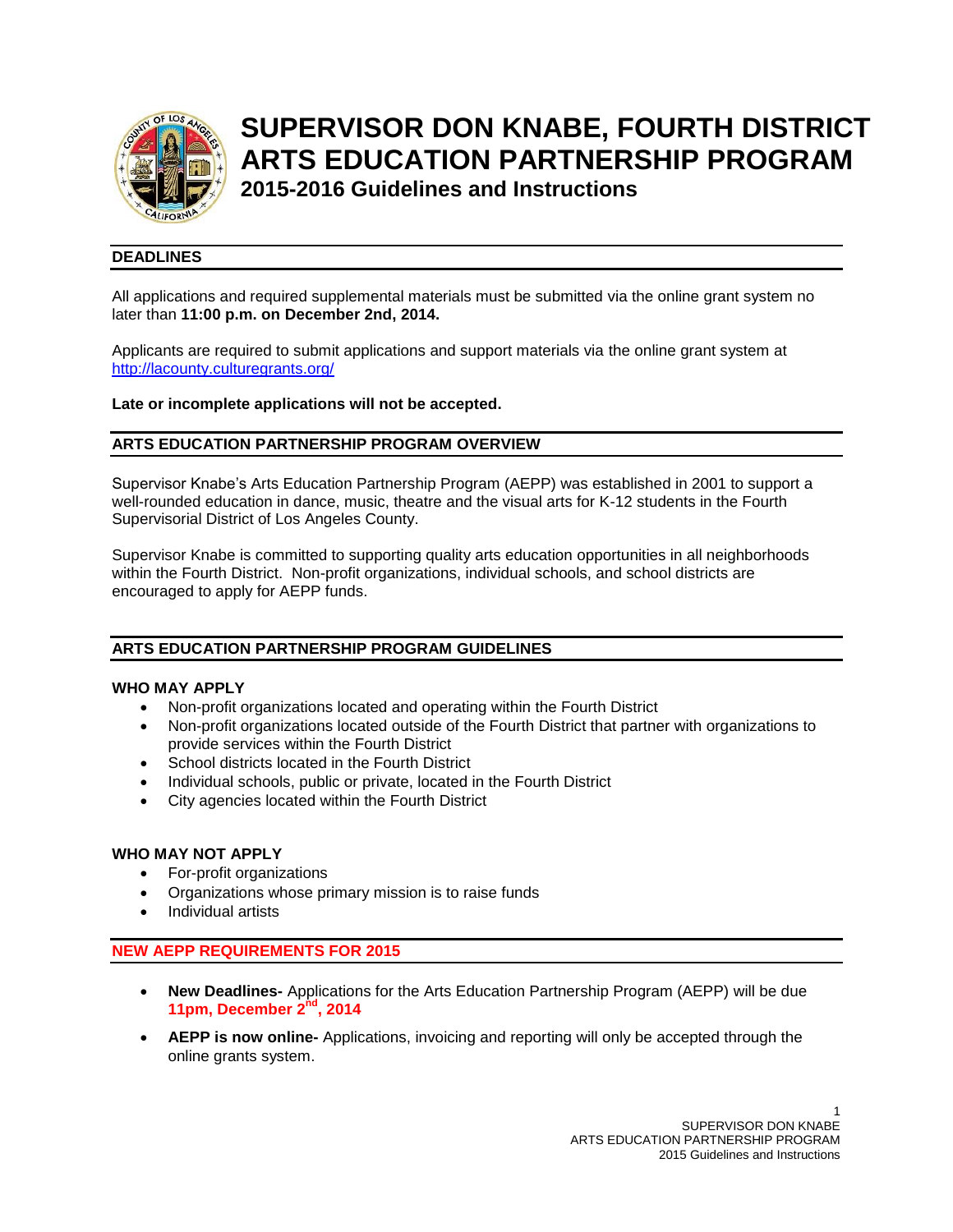## **CALENDAR + TIMELINE**

| Guidelines, Application Available | October $22^{nd}$ , 2014                        |
|-----------------------------------|-------------------------------------------------|
| <b>Workshop Offered</b>           | November 13th, 2014                             |
| <b>Application Deadlines</b>      | December $2^{nd}$ , $2014$                      |
| <b>Staff Review</b>               | December 2014                                   |
| <b>Panel Review</b>               | January 2015                                    |
| <b>Supervisor Knabe Review</b>    | May 2015                                        |
| <b>Award Notifications Sent</b>   | June 2015                                       |
| <b>Grant Period</b>               | Date of fully executed contract - June 30, 2016 |

Arts Education Partnership Programs applications are accepted annually.

# **ACCESSING THE ONLINE GRANT APPLICATION**

Applicants are required to submit applications, artistic documentation and support materials via the online grant system at [http://lacounty.culturegrants.org/.](http://lacounty.culturegrants.org/) We strongly recommend submitting your application no later than 5 days prior to the deadline to give yourself ample time to troubleshoot and resolve any problems that you might encounter.

## **PROJECT SUPPORT**

The Arts Education Partnership Program will provide project support funding for the period of **July 1, 2015 – June 30, 2016** to expand arts education opportunities in the Fourth District.

Examples of projects eligible for the grants include:

- Enhancement of students' skills in the arts through interfacing with professional artists and arts organizations
- Professional development for teachers (classroom teachers, arts specialists, and teaching artists) in artistic skills, information, and knowledge
- Equipment or supplies to support quality arts instruction
- Evaluation of the impact of arts education programming to date with recommendations to strengthen and deepen services provided to students
- Long-range planning to provide sequential arts education in one or more schools or district-wide

Funding may **NOT** be used for any of the following:

- Competition entry fees
- Out-of-state travel expenses (e.g. buses, hotel rooms, etc.)
- Capital expenditures (e.g. building improvements)
- Trusts or endowment funds
- Expenses incurred before contract starting date
- Expenses incurred after contract end date
- Projects occurring outside the Fourth District

## **REQUESTS**

Only one application per organization can be submitted. Applicants can request up to \$10,000.

**Exception:** Requests and award amounts cannot exceed 50% of the organizations' revenue from the last completed fiscal year.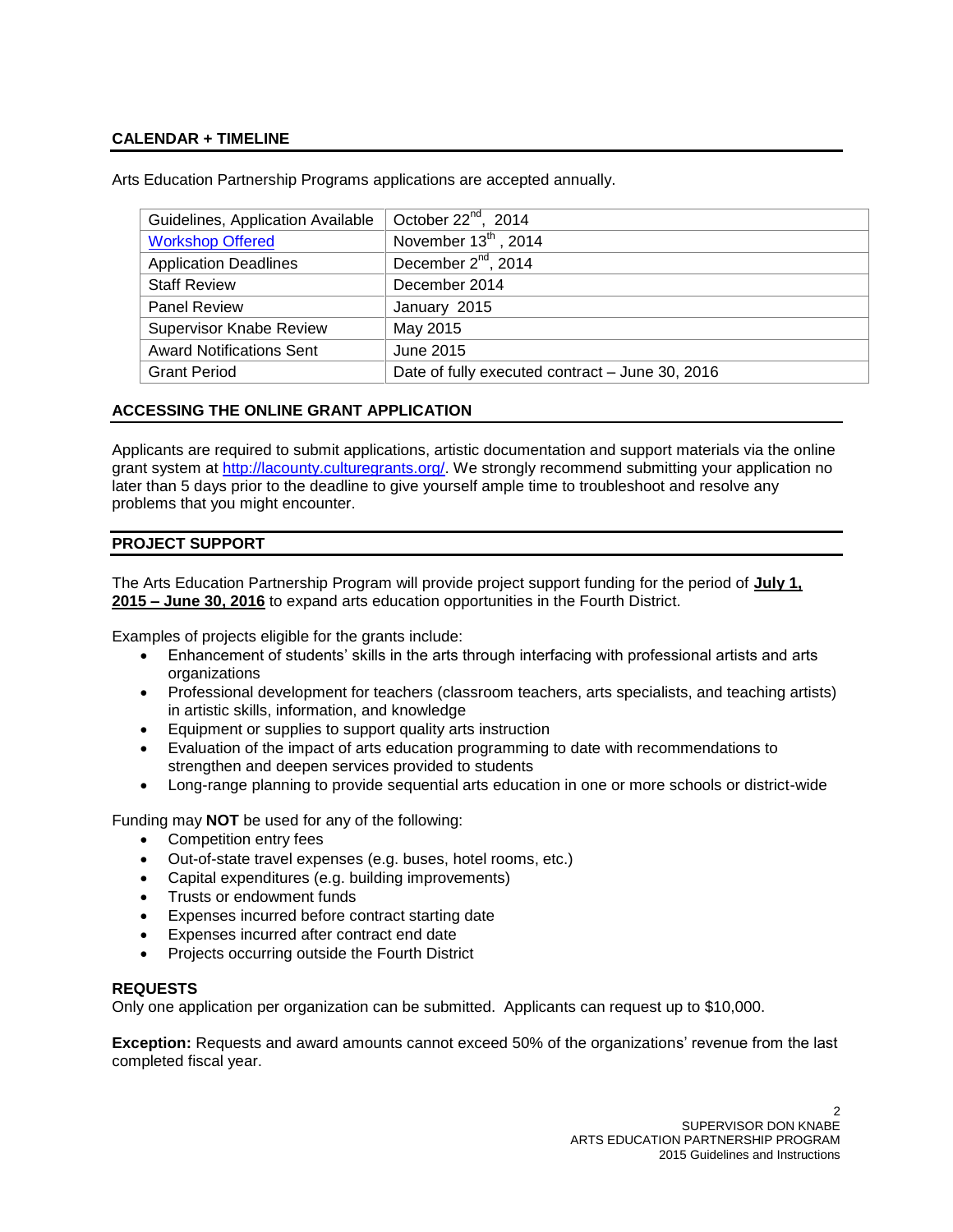For example, if the organization's cash revenue in the last completed fiscal year is \$20,000 or more, the organization may request up to \$10,000 of support. However, if the organizations' cash revenue is less than \$20,000, the organization should multiply that year's revenue by 50% to calculate their maximum request amount.

Schools, school districts, and government agencies should use their department budget to calculate the previous year's cash revenue.

## **MATCHING FUNDS REQUIREMENT**

All funding must be matched on one-to-one basis (1:1). At least 50% of the match must be a cash match and up to 50% of the match can be in-kind support.

For projects occurring in a school, a cash match directly from the school or district budget is the preferred source of matching funds and will be considered favorably during the review process.

For example:

|              | <b>AEPP</b><br><b>Request</b> | 1:1 Applicant Match<br>(at least 50% of match<br>must be cash) |                       | Project<br><b>Budget</b> | <b>Expected Source</b><br>of Match                                  |
|--------------|-------------------------------|----------------------------------------------------------------|-----------------------|--------------------------|---------------------------------------------------------------------|
|              | (A)                           | <b>CASH</b><br>ΈB)                                             | <b>IN-KIND</b><br>(C) | $(A) + (B) +$<br>$(C) =$ |                                                                     |
| <b>TOTAL</b> | \$10,000                      | \$5,000                                                        | \$5,000               | \$20,000                 | <b>XYZ Unified</b><br><b>School District</b><br><b>General Fund</b> |

## **AWARDS**

Award amounts are based upon available funding, the organization's score as assigned by the peer panel, and Supervisor Knabe's review.

## **REVIEW CRITERIA**

For the purpose of the Arts Education Partnership Program, a high quality arts education project has clear objectives that are tied to the arts learning needs of the students and meets the Content Standards for California Public Schools, which include the Visual and Performing Arts Standards (VAPA). In-school projects should help achieve the school's or district's goals for arts education.

High quality supplemental materials will demonstrate the following:

- A curriculum sample that demonstrates sequential units of instruction, provide participatory artistic experiences, and include student assessments
- Connections to the Visual and Performing Arts Content Standards for California Public Schools

Applications will be reviewed by a panel using the following criteria:

## **Quality of Project**

- Quality of project objectives
- Quality of lesson plans or study guides
- Quality of project plan

## **Project Capacity**

 Ability and knowledge to effectively implement the project, including experience in K-12 arts education

## **Fiscal Responsibility**

Source(s) of matching funds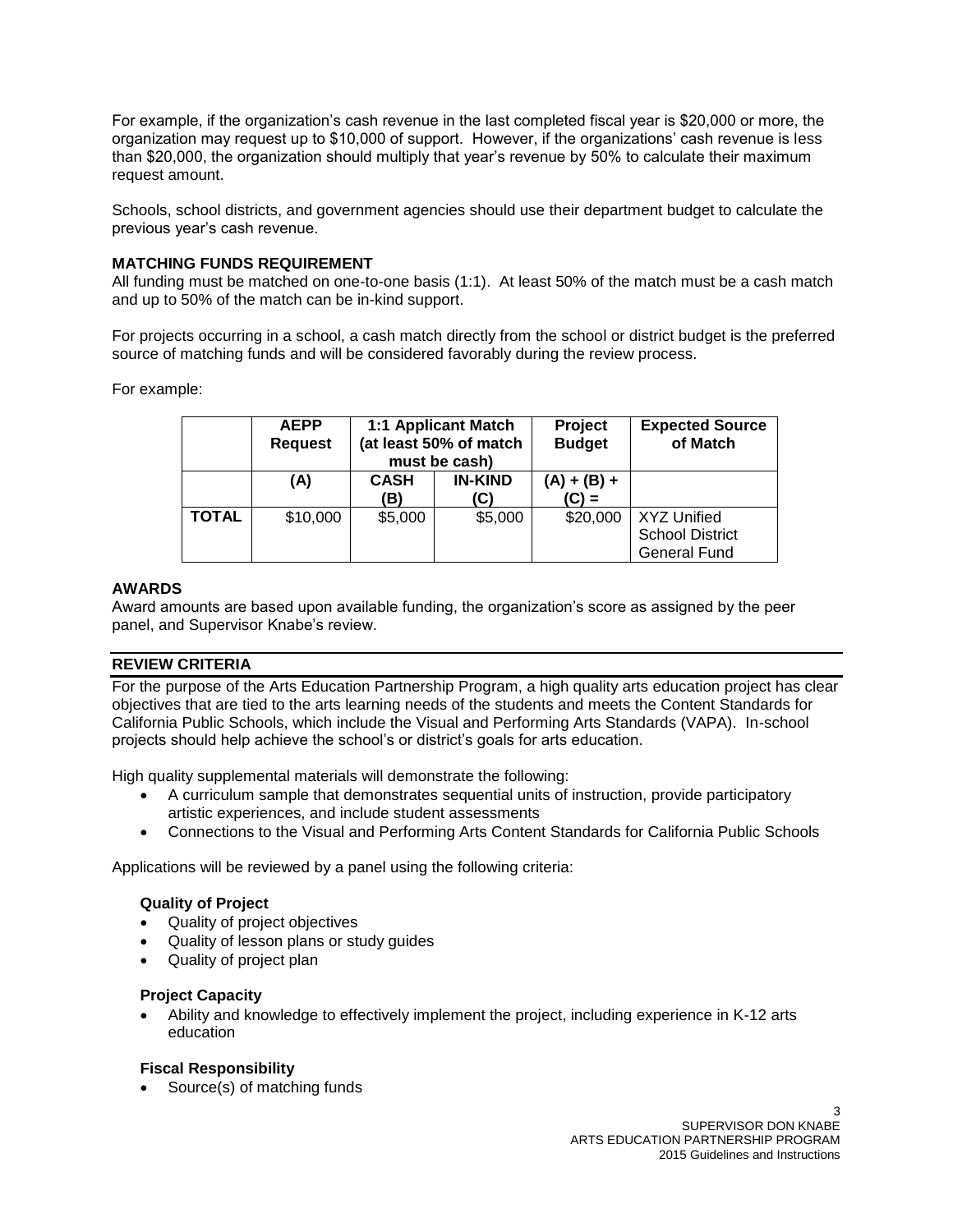# **APPLICATION ASSISTANCE AND VAPA STANDARDS WORKSHOP**

All applicants are strongly encouraged to attend the AEPP application assistance workshop:

## **[RSVP ONLINE](https://www.eventbrite.com/e/aepp-2015-workshop-tickets-13009438581)**

Thursday, November 13, 2014- 1pm-4pm Los Angeles County Arts Commission 1055 Wilshire Blvd., Suite 800 Los Angeles, CA 90017

#### **Part I: Standards-based Lesson Planning**

This session will focus on building strong arts education programs using VAPA standards and best practices in lesson planning.

#### **Part II: Application Assistance Workshop**

Learn how to apply for the Arts Education Partnership Program. Walk through the guidelines, application process and review criteria.

# **APPLICATION INSTRUCTIONS**

#### **Applications are available through the online system.**

## **A. APPLICANT INFORMATION**

Enter information as requested.

## **B. PROPOSED PROJECT OVERVIEW**

Questions (1 - 6) Enter information as requested. This information provides a general overview of the project for the panelists.

*Question (1)* Provide a brief, yet clear, summary of the project.

*Question (2)* Select the primary art form for the proposed project. If one or more art forms will be included, please select more than one answer.

*Question (3)* Indicate the budget (revenue) for your organization for the most recently completed fiscal year. Schools, school districts, and government agencies should use their department budget.

*Question (4)* Grant requests should not exceed \$10,000 or 50% of the organization's cash revenue listed in the previous question.

*Question (5)* Indicate if this project is taking place in-school (e.g. a classroom of K-12 students) or outof-school setting (e.g. a community center). Indicate if this is a new or existing project.

*Question (6)* List the locations and addresses at which the arts instruction will take place.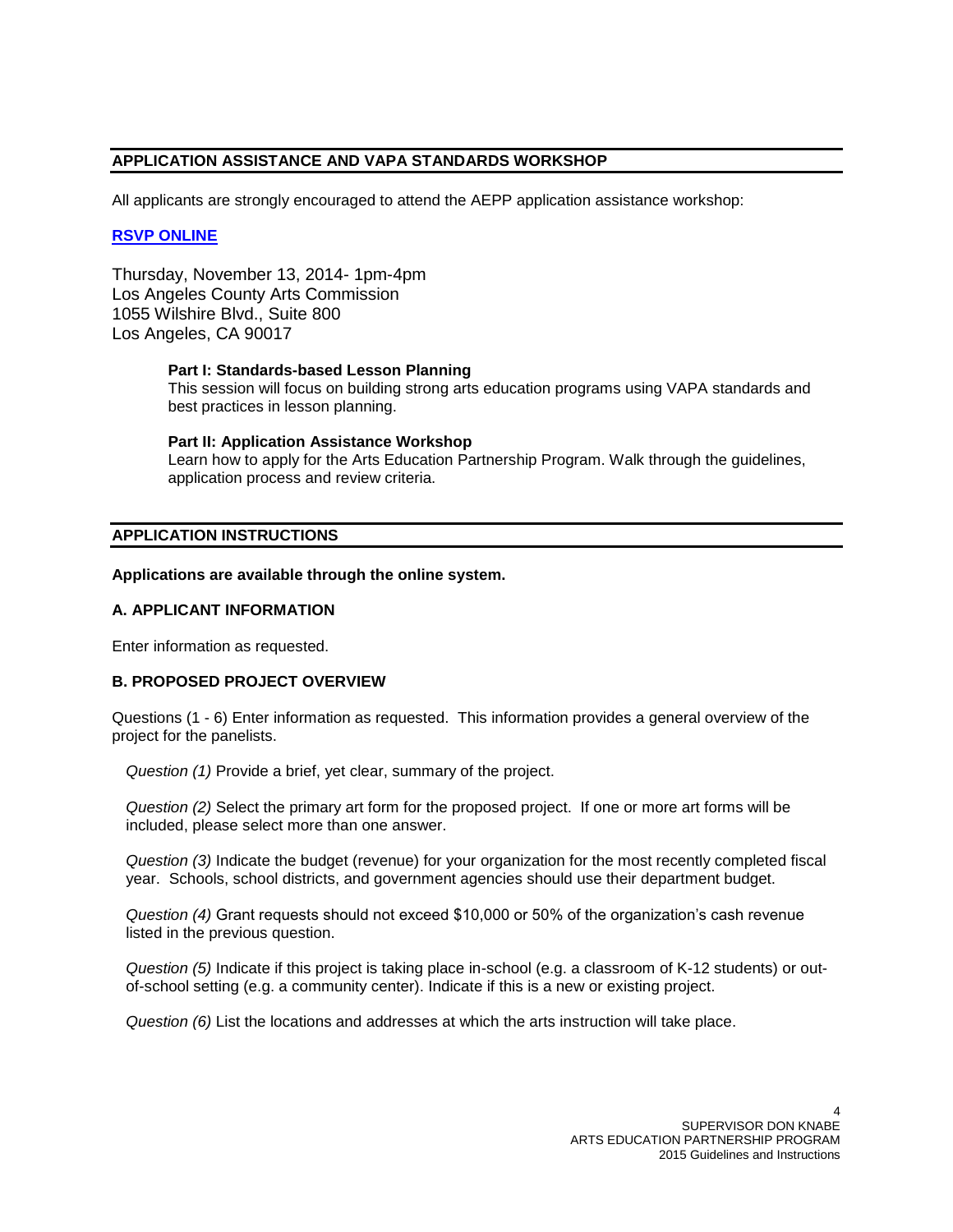## **C. PROJECT NARRATIVE**

Questions (1-8) Enter information as requested. The information provided in this section will be used to evaluate the application. All questions have character limits that are clearly labeled in the application.

*Question (1)* Mission - State the mission of the organization in one to two sentences. Describe how arts education is part of or supports the mission of the organization. For school districts or schools, if there is an adopted arts education policy for the district, briefly describe its key elements here.

*Question (2)* History - Describe any significant achievements or developments in the organization. Include the most pertinent experiences and qualifications of the organization in providing arts education to K-12 students over the past three years.

*Question (3)* Project *-* Clearly describe the project for which funding is requested. The objectives for the project must be addressed, as well as the number of students that will benefit from the project. Address the length of the services--such as the number of days/weeks students will be participating--the amount of time students will be served per week, and location. *For in-school projects, describe how the project addresses the school's or district's current year goals for arts education.* 

To research school's or district's policies and plans, visit their Web sites or search *Arts for All's* Models and Materials directory at [http://models.lacountyartsforall.org.](http://models.lacountyartsforall.org/)

*Question (4)* Audience - Describe the population that will be served by the project. In addition to demographic information, explain who the students are and how they are selected for participation.

*Question (5)* Strategies and timelines - Clearly indicate how the project objectives will be met. Include dates for all applicable details regarding project development and implementation.

*Question (6)* VAPA Standards- Briefly explain how the organization's arts education services address the Visual and Performing Arts Content Standards. *The California State Curriculum Standards are available at: [http://www.cde.ca.gov/be/st/ss/documents/vpastandards.pdf](http://www.laartsed.org/search.aspx)*

*Question (7)* List the evaluation tools that will be used to determine if project objectives have been met. Evaluation tools include, but are not limited to, evaluation plans or data collection tools such as rubrics or survey questions. List how each tool has been utilized in the past.

*Question (8) Only for previous recipients of funding from AEPP* - How has the program developed since you last requested funding from the Arts Education Partnership Program? What assessments and refinements have been made to the program?

## **D. QUALIFICATIONS OF PROJECT TEAM**

Questions (1-2) Enter information as requested. The information provided in this section will be used to evaluate the application.

*Question (1)* Staff and volunteers include:

- Lead administrative staff responsible for implementing and monitoring the project
- Lead artistic staff responsible for instruction
- Volunteers that do charitable or helpful work without payment for services

*Question (2)* Partners include:

 Arts organization that will play a key role in assisting the applicant with the development or implementation of the project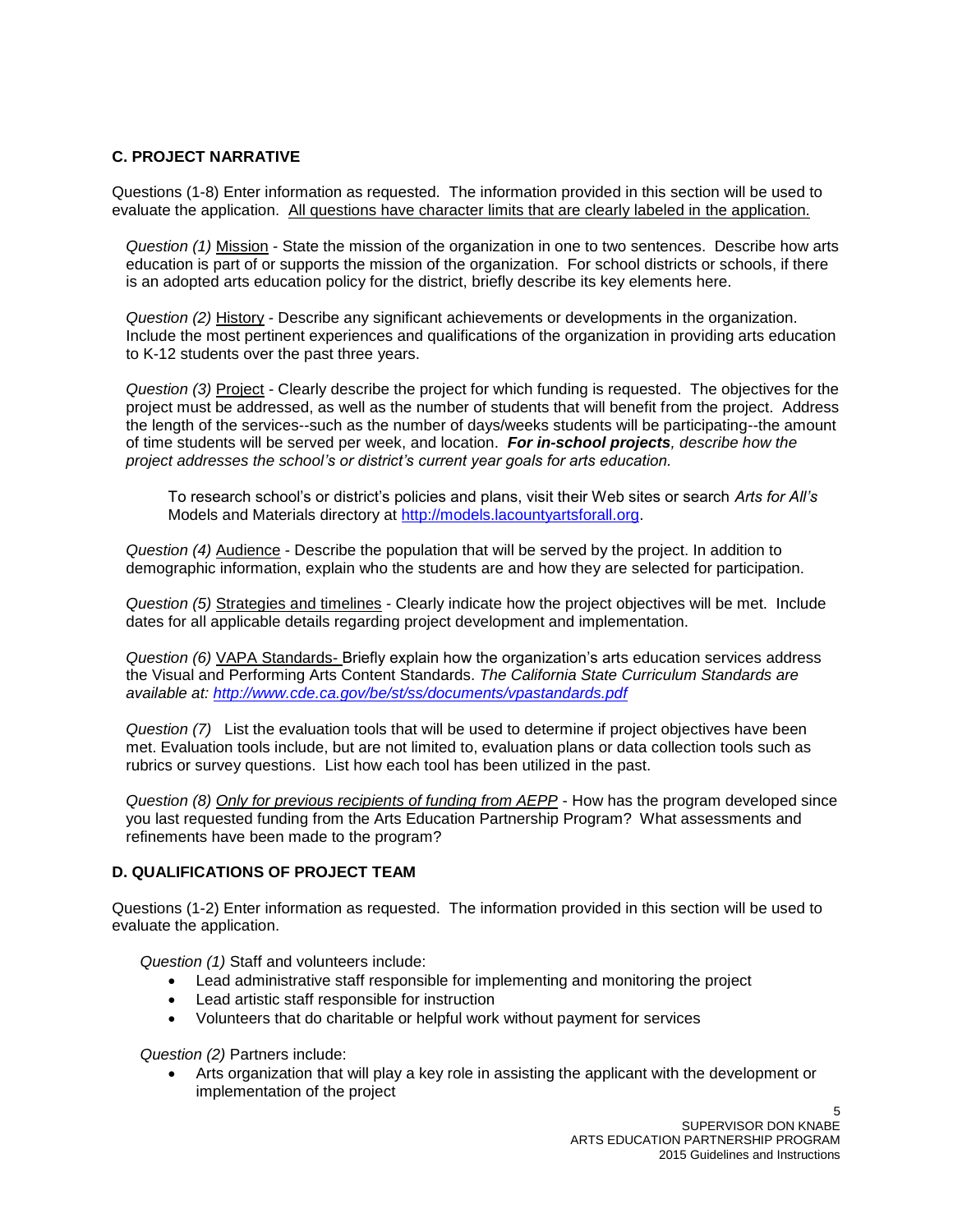- School district staff or liaisons who will oversee the implementation of the project
- Other people instrumental in the planning and implementation of the project

# **E. PROJECT BUDGET**

Questions (1-3) Enter information as requested. The information provided in this section will be used to evaluate the application.

*Question (1)* The expenses should only reflect those project costs that will be incurred during the project period, July 1, 2013 – June 30, 2014. Round all numbers to the nearest \$100. AEPP grant requests should not exceed \$10,000 or 50% of the last year's revenue.

*Matching Funds -* All AEPP requests must be matched 1:1. At least 50% of the match must be a cash match and 50% of the match can be in-kind support. See the Matching Funds Requirement section of this document (page 4) for additional information.

*Cash Match* refers to cash revenues, donations or grants that are required to support the total project budget. For projects occurring in-school, a cash match directly from the school district or school budget is the preferred source of funding and will be considered favorably during the review process. Clearly identify sources for cash match.

*In-Kind Match* refers to non-cash items such as donated space, supplies, or volunteer services that will support the total project budget. Clearly identify sources of in-kind match

*Question (2)* Use this space to provide clarifications regarding the Project Budget. Where applicable, specify the fee or rate for personnel. Example: Artists (2 @ \$300 per week x 10 weeks = \$6,000).

*Question (3)* Indicate sources of matching funds and indicate if funds are received or awaiting funding confirmation.

## **F. SUPPLEMENTAL MATERIAL**

The materials provided in this section will be used to evaluate the application.

## **1. Curriculum Sample**

Attach a sample of the curriculum materials that reflect the full scope of your program. This may include lesson plans, curriculum maps, residency plans, units of study, teacher guides and/or student study guides. Regardless of the format, the sample must address the connections to the Visual and Performing Arts Content Standards for California Public Schools. **Curriculum samples can be no more than 6 pages.**

## **2. Digital Images**

As part of your AEPP application, we ask that you submit three high quality images which best showcase your organization's mission, programming and/or AEPP related projects. These images will be displayed in the panel meetings and may be used for the Fourth District and/or Arts Commission's website and/or promotional materials. Images must be at least 300 dpi (dots/pixels per inch) and saved in JPEG format.

**Only the supplementary materials requested above will be accepted**. Additional supplementary materials submitted will not be included in the panel review. All supplementary materials must be submitted along with the final application by the deadline. Supplemental materials must be submitted electronically. Acceptable formats include Word, PDF, JPEG, and TIFF.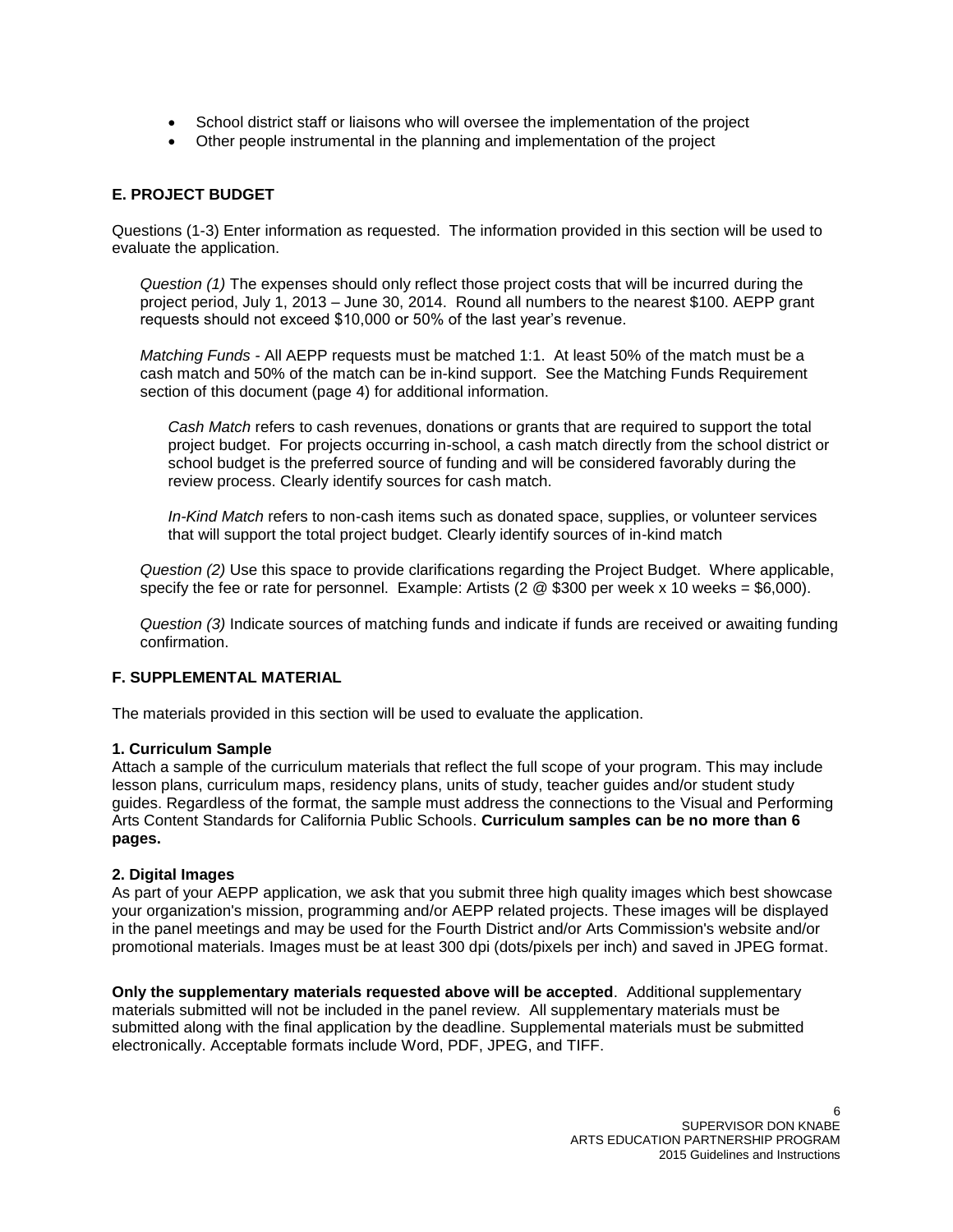# **G. AUTHORIZATION**

Completing this section certifies that the authorized official (e.g. executive director, board president) has read and approved the submission of this proposal and certifies that the information contained in this application is true and correct to the best of their knowledge. This individual must be a representative of the applicant organization who has the authority to sign legally binding documents on behalf of the organization. For example, an executive board officer (i.e. President) or an executive staff member with signing authority (i.e. Executive Director or CFO).

## **APPLICATION SUBMISSION**

The authorized application and all supplemental materials must be submitted the online grant system no later than **11:00 p.m. on December 2, 2014.**

**Late or incomplete applications will not be eligible for funding.**

## **APPLICATION REVIEW AND APPROVAL**

Applications will be reviewed for eligibility and an independent panel will evaluate all eligible applications. Panel recommendations will be forwarded to Supervisor Knabe for final approval. Organizations will be notified in the early summer of 2015.

# **NEW INVOICING REQUIREMENTS FOR AEPP GRANTEES**

Organizations that are awarded funds are required to adhere to all elements within the agreement with Los Angeles County, including the following:

**Invoicing and Reporting:** Organizations receiving grants are now required to submit an invoice and report using the **online grants system**.

**Matching Funds:** The AEPP grant must be matched 1:1. At least 50% of the match must be a cash match and 50% of the match can be in-kind support.

## **Reporting**

**Invoice-** Include basic information about your organization, including the AEPP contract number and award amount.

**Project Report-** Answer questions evaluating the success of your project. Questions will ask you to share project impacts and challenges.

**Proof of Expenses-** The AEPP grant must be matched 1:1. At least 50% of the match must be a cash match and 50% of **the match can be in-kind support**. A Proof of Expenses table and is included in the online report and must be certified by an authorized official.

**Proof of Recognition-** Attach **one example** of proper acknowledgement of Supervisor Knabe's support in printed materials such as school newsletters and press releases or online materials, such as your website's donor page.

**Questions? Contact us at** [AEPP@bos.lacounty.gov](mailto:AEPP@bos.lacounty.gov)